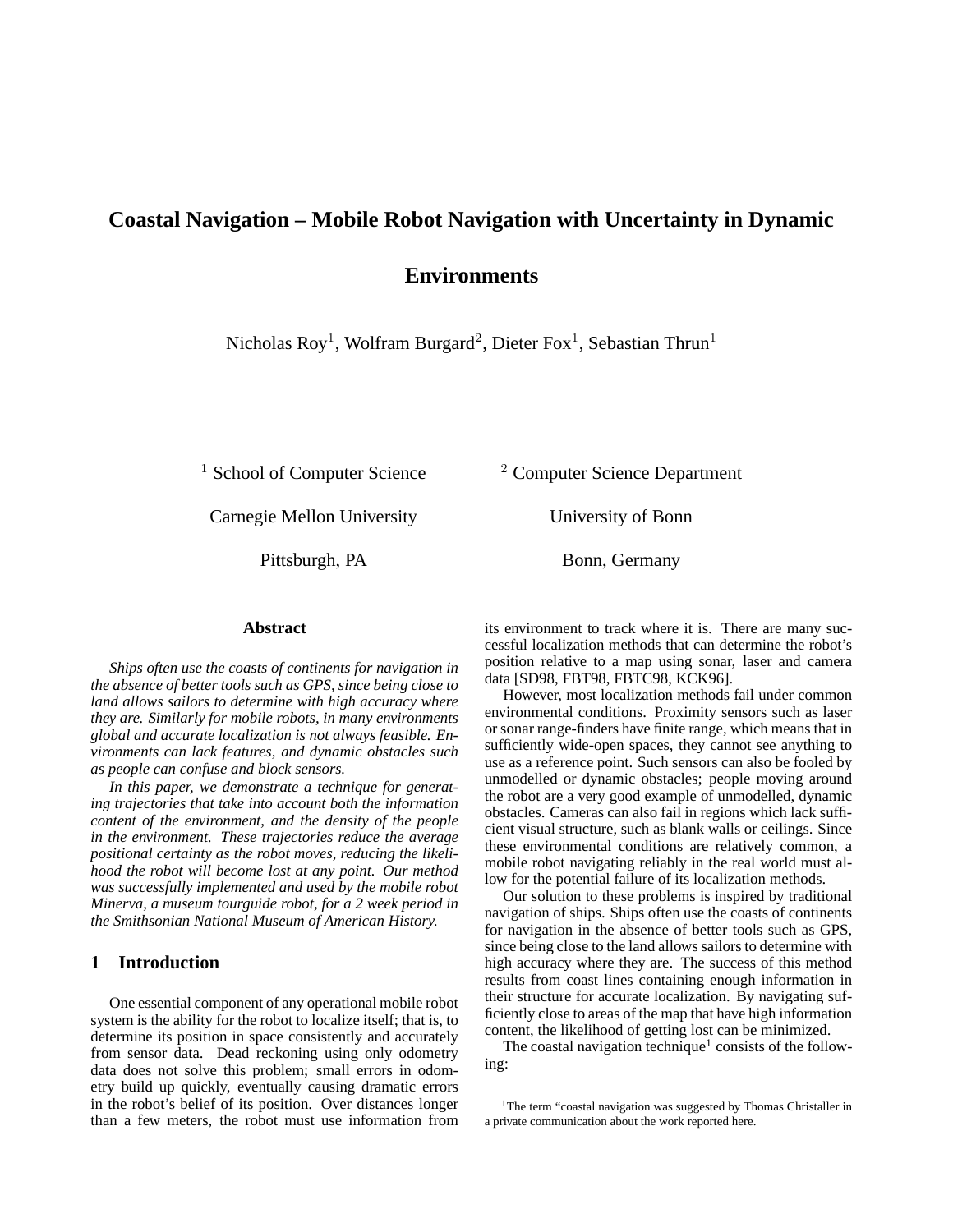- Modelling the information content of the environment. The model accounts both for sensor limitations and unmodelled, dynamic obstacles.
- Planning trajectories that account for the information content model of the environment and obstacle information in the map, respecting localization uncertainty.

In the following sections, we first develop the coastal navigation model of the information content of the environment, starting with the sensor limitations and then accounting for dynamic obstacles. Secondly, we develop a method of combining the information content with the path planner to generate plans that reduce the expected localization error. Finally we show experimental results.

The framework that we use for navigation is a probabilistic one. Figure 1 shows an overhead (bird's-eye view) of an example environment. This map is a probabilistic occupancy grid [ME85, Elf90]. This map is the National Museum of American History (NMAH), and was learned by the robot Minerva as part of a demonstration of robot technology. The NMAH has two features relevant to developing coastal navigation: large areas with minimal environmental structure, and dynamic obstacles.



**Figure 1**: On the left is an example map of the National Museum of American History. The white areas correspond to open space, and the black areas are walls, or occupied space. The size of this map is 53m by 67m. On the right is Minerva, the robot used in the museum.

Figure 1 shows Minerva, the RWI B-18 base used in the museum. The sensors used to generate this map were two SICK laser range finders which provide 360◦ field of view around the robot at 45cm height, with an angular resolution of  $1^{\circ}$ .

The primary result of this paper is that we were able to reduce the average positional uncertainty on a real robot, in a large, open and extremely dynamic environment (the museum). We will show experimental results for trajectories in the museum, including a detailed case of a specific trajectory. The coastal navigator in fact was in successful operation in the adverse conditions of the museum, over a long-term period of two weeks.

### **2 Previous Work**

Developing motion planning algorithms based on positional uncertainty is not a new idea. Erdmann developed motion planning strategies with uncertainty [Erd84] and probabilistic strategies. Nourbakhsh and colleagues [NPB95] developed probabilistic navigation techniques on DERVISH, a robot similar in many respects to Minerva.

Considerable work in in the field of partially observable Markov decision processes (POMDPs) [CKL94, KS96] has allowed many mobile robots to model positional uncertainty explicitly. However, one drawback to the use of traditional POMDPs is that they can become computationally intractable with a large number of states. Markov localization, however, has been used successfully on multiple robot platforms [KCK96, FBT98].

Work has been done on trajectory generation with respect to positional uncertainty; Takeda et al. [TFL94] do not use the localization process to generate the positional uncertainty across space, but generate probability distributions based on an explicit model of the sensor. Furthermore, the environment is assumed to be static, so the effect of dynamic obstacles on localization is not modelled.

# **3 Modelling Information Content**

The motivation for coastal navigation is generating trajectories for the mobile robot that reduce the likelihood of localization error. For example, when a mobile robot follows a path through a wide-open space, such as outdoors, or in a very large or crowded room, all reference points are either outside the range of the sensors or blocked. Therefore, the likelihood of the robot becoming lost as it moves through the open or crowded space is high. We first develop the general principles of the localization method and the information model in a statistical framework, before presenting the actual implementation of the algorithm.

### **3.1 Statistical Framework**

The position,  $x$ , of the robot is given as the location  $(x, y)$  and direction  $\theta$ , defined over a space  $\mathbf{X} = (X, Y, \Theta)$ . Our localization method is a grid-based implementation of Markov localization [FBT98, KCK96]. This method represents the robot's belief in its current position using a 3 dimensional grid over  $X = (X, Y, \Theta)$ , which allows for a discrete approximation of arbitrary probability distributions. The probability that the robot has a particular pose x is given by the probability  $p(\mathbf{x})$ .

#### **Markov Localization**

Let the robot's position be given by the initial probability distribution,  $P_x$ , defined over  $X = (X, Y, \Theta)$ . The robot acquires a sensor measurement s, for example a set of range data from a laser sensor. The localization process takes  $P_X$ and the sensor data, s, and returns the posterior probability distribution  $P_{\mathbf{X}|\mathbf{s}} = p(\mathbf{x}|\mathbf{s})$ , again defined over the space of poses of the robot,  $(X, Y, \Theta)$ .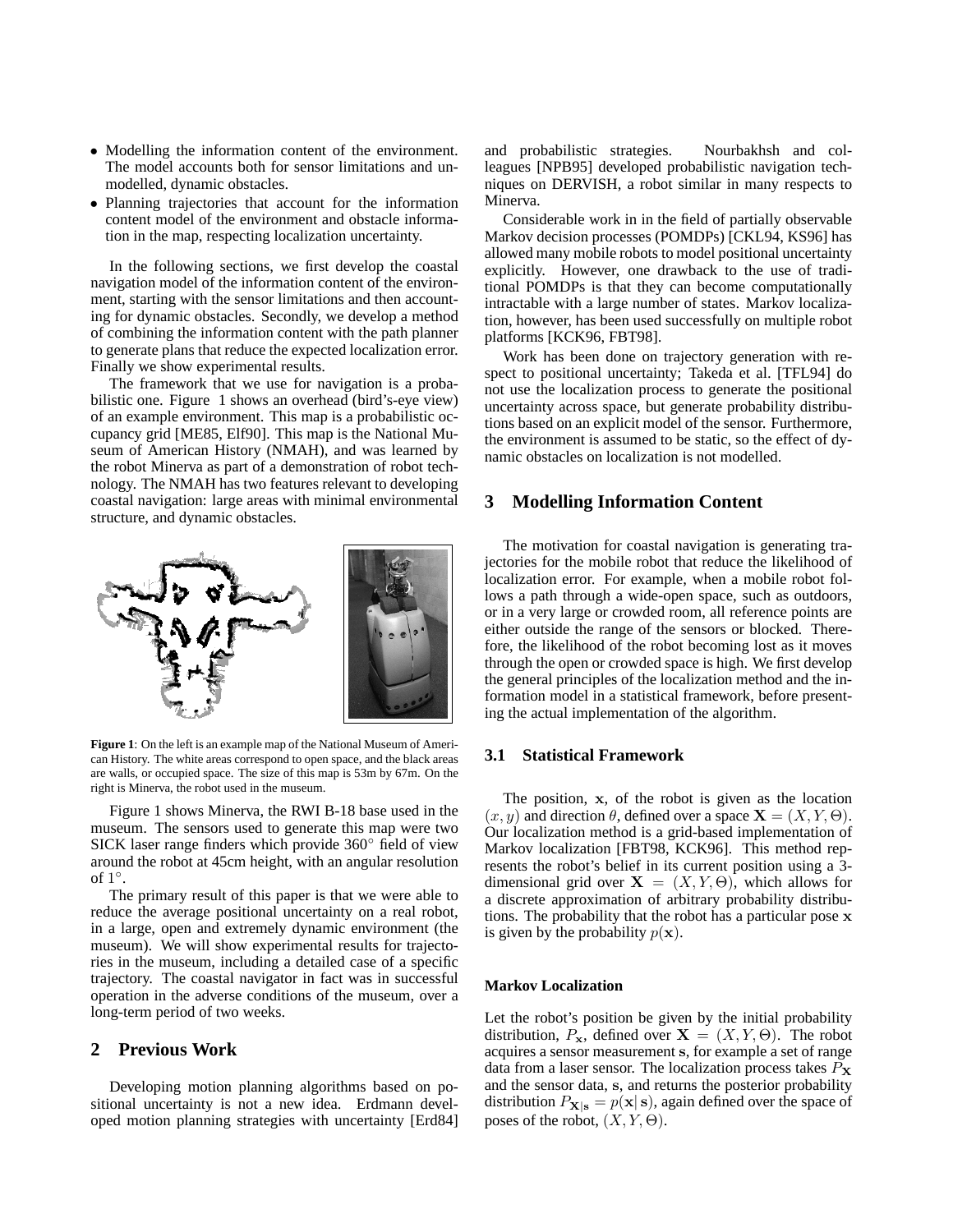The probability  $p(x|s)$  is given by Bayes' Rule:

$$
p(\mathbf{x}|\mathbf{s}) = \frac{p(\mathbf{s}|\mathbf{x})p(\mathbf{x})}{p(\mathbf{s})}
$$
 (1)

where  $p(x)$  is the position distribution, and  $p(s|x)$  is computed from the sensor model and the robot's map of the environment.

The term  $p(s)$  is the likelihood of observing sensor data s, and is computed from the prior position distribution, the sensor model and the environmental map.

$$
p(\mathbf{s}) = \int_{\mathbf{X}} p(\mathbf{s}|\mathbf{x}) p(\mathbf{x}) d\mathbf{x}
$$
 (2)

#### **Entropy Computation**

The entropy,  $H(P_X)$ , of a probability function,  $P_X$ , provides a good measure of the certainty with which the robot is localized. The entropy of a probability distribution,  $P_{\mathbf{X}}$ , is computed over the space of all possible poses  $(X, Y, \Theta)$ and is defined as:

$$
H(P_{\mathbf{X}}) = -\int_{\mathbf{X}} p(\mathbf{x}) \log(p(\mathbf{x})) d\mathbf{x}
$$
 (3)

This measure can be considered as the "purity" of the probability distribution. If the distribution is highly focused at a single pose  $(\mathbf{x} = x, y, \theta)$ , then the entropy will be low. If the distribution is spread over a wide space, then the entropy will be high. The effect that a particular set of sensing data has on the robot's belief in its position can therefore be measured in this way. Combining equations (1) and (3) gives the entropy of the posterior distribution after sensing:

$$
H(P_{\mathbf{X}|\mathbf{s}}) = -\int_{\mathbf{X}} p(\mathbf{x}|\mathbf{s}) \log(p(\mathbf{x}|\mathbf{s})) d\mathbf{x}
$$
  
= 
$$
-\int_{\mathbf{X}} \frac{p(\mathbf{s}|\mathbf{x})p(\mathbf{x})}{p(\mathbf{s})} \log \left(\frac{p(\mathbf{s}|\mathbf{x})p(\mathbf{x})}{p(\mathbf{s})}\right) d\mathbf{x}
$$
 (4)

Equation (4) gives the entropy of the posterior distribution, given a particular set of sensor measurements. Recall that  $p(x)$  is the prior position distribution,  $p(s|x)$  is the probability of the sensor measurement conditioned on the position, computed from the sensor model and the environmental map.  $p(s)$  is the prior distribution of the sensor measurement, given by equation (2).

A particular location in the environment can result, with different probability, in different sensor measurements. The entropy is therefore averaged from all possible sensor measurements, s, where each term is weighted by the likelihood of the sensor measurement. Equation (5) computes the expected value of the entropy over all posterior distributions P.

$$
E(H(P_{\mathbf{X}|\mathbf{S}})) = -\int_{\mathbf{S}} p(\mathbf{s}) \int_{\mathbf{X}} p(\mathbf{x}|\mathbf{s}) \log(p(\mathbf{x}|\mathbf{s})) d\mathbf{x} d\mathbf{s}
$$
  
= 
$$
-\int_{\mathbf{S}} p(\mathbf{s}) \int_{\mathbf{X}} \frac{p(\mathbf{s}|\mathbf{x})p(\mathbf{x})}{p(\mathbf{s})} \log \left(\frac{p(\mathbf{s}|\mathbf{x})p(\mathbf{x})}{p(\mathbf{s})}\right) d\mathbf{x} d\mathbf{s}
$$
  
= 
$$
-\int_{\mathbf{S}} \int_{\mathbf{X}} p(\mathbf{s}|\mathbf{x})p(\mathbf{x}) \log \left(\frac{p(\mathbf{s}|\mathbf{x})p(\mathbf{x})}{p(\mathbf{s})}\right) d\mathbf{x} d\mathbf{s}
$$
(5)

 $E(H(P_{\mathbf{X}|\mathbf{S}}))$  is the expected value of the entropy after firing the sensors, computed over all possible sensor measurements, given the initial position distribution  $P<sub>X</sub>$ .

For a particular pose distribution, we can compute the information content, I, of the robot's current position by computing the difference between the expected entropy of the positional probability conditioned on the sensor measurement,  $E(H(P_{\mathbf{X}|\mathbf{s}}))$  and the entropy of the prior position distribution,  $H(P_X)$ :

$$
I = E(H(P_{\mathbf{X}|\mathbf{S}})) - H(P_{\mathbf{X}})
$$
\n(6)

Note that equation (7) inverts the intuitive sense of information content; the higher the quantity  $I$ , the lower the information content.

Recall that the goal of measuring the information content of the environment, is to be able to construct a map of areas of the environment that have low and high information. The algorithm for constructing this map is the following procedure:

- 1. For each position x and initial probability distribution  $P_{\mathbf{X}}$ , generate all possible sensor measurements, s and the probability of these estimates,  $p(s)$  as in equation (2).
- 2. For each sensor measurement s, compute the entropy of the posterior probability distribution given by Markov localization as in equation (4)
- 3. Compute the expected value of the entropy as in equation  $(5)$ , and take the difference from the initial entropy, as in equation (6).

In the above analysis, we have ignored the issue of the prior probability distribution of the robot's position. The entropy computation is heavily dependent on the robot's prior belief in its position,  $p(x)$ . Modeling robot navigation as a partially observable Markov decision process, or POMDP, would be one method for handling this dependency [CKL94]. However, the POMDP requires examining all possible prior probability beliefs and also all possible paths leading up to the prior probability belief. This process provides extremely accurate characterization of uncertainty. However, for planning, the computation is intractable, as it is exponential in the size of the environment. We have therefore made some simplifying assumptions in the implementation of the algorithm which dramatically reduce the complexity. One such simplification allows us to ignore the problem of the prior positional distribution.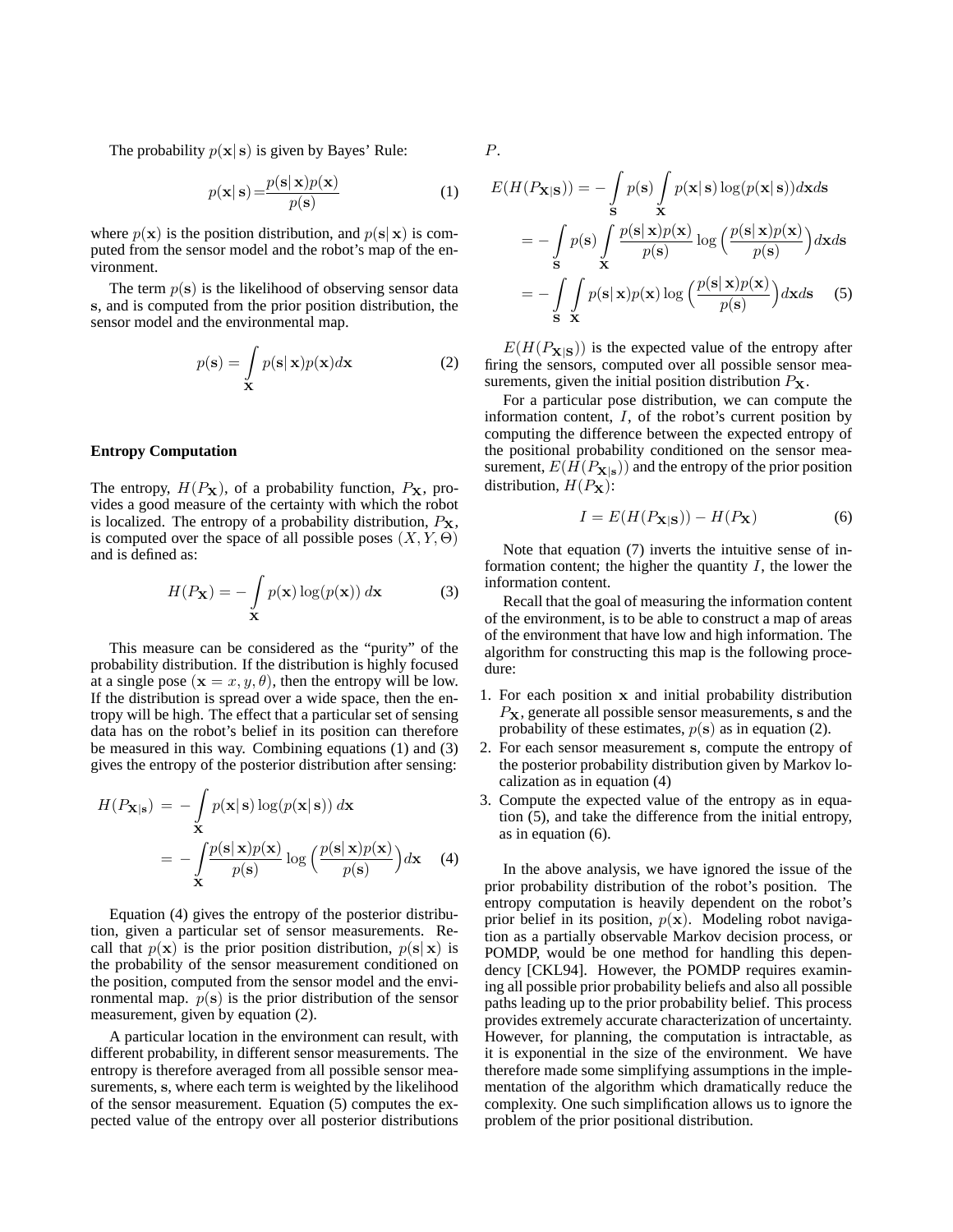# **3.2 Implementation**

The first simplification we make immediately is to use a tracking assumption. The robot tracks its position using internal odometry, which allows us to assume a Gaussian prior probability distribution centered at the assumed location of the robot,  $(x, y, \theta)$ , and limited to a small region of the environment. The Gaussian nature of the distribution is a result of the kinds of error that accumulate using odometry. It is this simplification that makes our POMDP-style approach tractable.

We also do not simulate every possible sensor measurement s, but instead sample the sensor space, choosing only the most likely sensor data sets for a particular position. Furthermore, we do not in fact have a continuous distribution for the position of the robot, but a discrete grid. This reduces the integration into a summation in equation (5).

Finally, we can use the fact that our particular robot has  $360^\circ$  field of view, to eliminate the dependence on  $\theta$ . It is important to note that in general, if the robot does not have rotationally-invariant perceptions, then  $\theta$  cannot be ignored; indeed, coastal navigation is not very helpful if the sailors only ever look out to sea.

The above simplifications change the information content into the following equation:

$$
I(x,y) = -\sum_{\mathbf{S}} \sum_{\mathbf{X}} p(\mathbf{s}|\mathbf{x}) p(\mathbf{x}) \log \left( \frac{p(\mathbf{s}|\mathbf{x}) p(\mathbf{x})}{p(\mathbf{s})} \right) \tag{7}
$$

Figure 2 shows an example map of the information content of the same museum. The darker an area is, the less information it contains. Notice that the darkest area is the center of the large open space in the middle, and that the lightest areas, with the lowest entropy are close to the walls.



**Figure 2**: An example map of the entropy, or information content, of the National Museum of American History. The darker an area is, the less information content it contains. The blackest areas of the map are the walls.

# **4 Dynamic Environments**

Entropy as described above is useful for determining the information content of a particular point in the environment, however the model assumes a static environment. In a dynamic environment, the data gathered by the sensors can be corrupted, for example by people blocking the proximity sensors. We therefore must also account for the likelihood that information can be corrupted.

In the example of the laser range sensors, the probability that a given laser range measurement will be corrupted by a person is modelled as a geometric distribution along the length of the beam; the longer the beam, the more likely it will be corrupted.

$$
p^{corrupt}(s) = 1 - \gamma^{\|s\|} \tag{8}
$$

 $s: 0 \leq ||s|| \leq MaxRange$  is the particular range measurement, ||s|| is its length and  $\gamma : 0 \le \gamma \le 1$  is the probability that any particular point in the environment is occupied by a dynamic obstacle: for the case of museum, this is simply the estimated number of people in the museum, divided by the area of the free space of the museum.

In order to alter the information content computation to account for this corruption model, we need to alter the effect that individual sensor measurements have on the total information content. We make a simplifying assumption that each component of the sensor measurement  $s_i(x, y)$ :  $s(x, y) = \{s_1(x, y), \ldots, s_n(x, y)\}\$ is independent. This allows us to compute the expected value of  $I(x, y)$  by averaging over the information content,  $I_i(x, y)$  of each component of the measurement. We make this independence assumption for the sake of computational speed.<sup>2</sup>

Equation (7) gives the information based on data set s. For a typical laser range scan, s contains 360 measurements. We now consider the data as  $n$  individual successive measurements,  $s_1 \ldots s_n$ . The information content  $I(x, y)$  can be computed for each  $s_i$  alone, giving  $I_1(x, y) \dots I_n(x, y)$ , computed as in equation  $(7)$ . The *n* measurements are averaged, weighting each measurement by the probability that the measurement was corrupted.

$$
I(x,y) = \sum_{i=1}^{n} (I_i(x,y) \cdot p_i^{corrupt}(x,y))
$$
 (9)

 $I_i(x, y)$  is the information content at  $(x, y)$  as in equation  $(7)$ , based only on the *i*-th sensor reading. The probability  $p_i^{corrupt}(x, y)$  is the probability that the *i*-th sensor reading is corrupted, computed from the distribution given in equation (8).

<sup>&</sup>lt;sup>2</sup>In reality, the range to an obstacle at direction  $\theta_i$  is highly correlated with the range  $\theta_{i+1}$  in most environments. However, we can make reasonable conclusions about the information content of each position in the map nevertheless, and this method has the advantage of being computationally fast.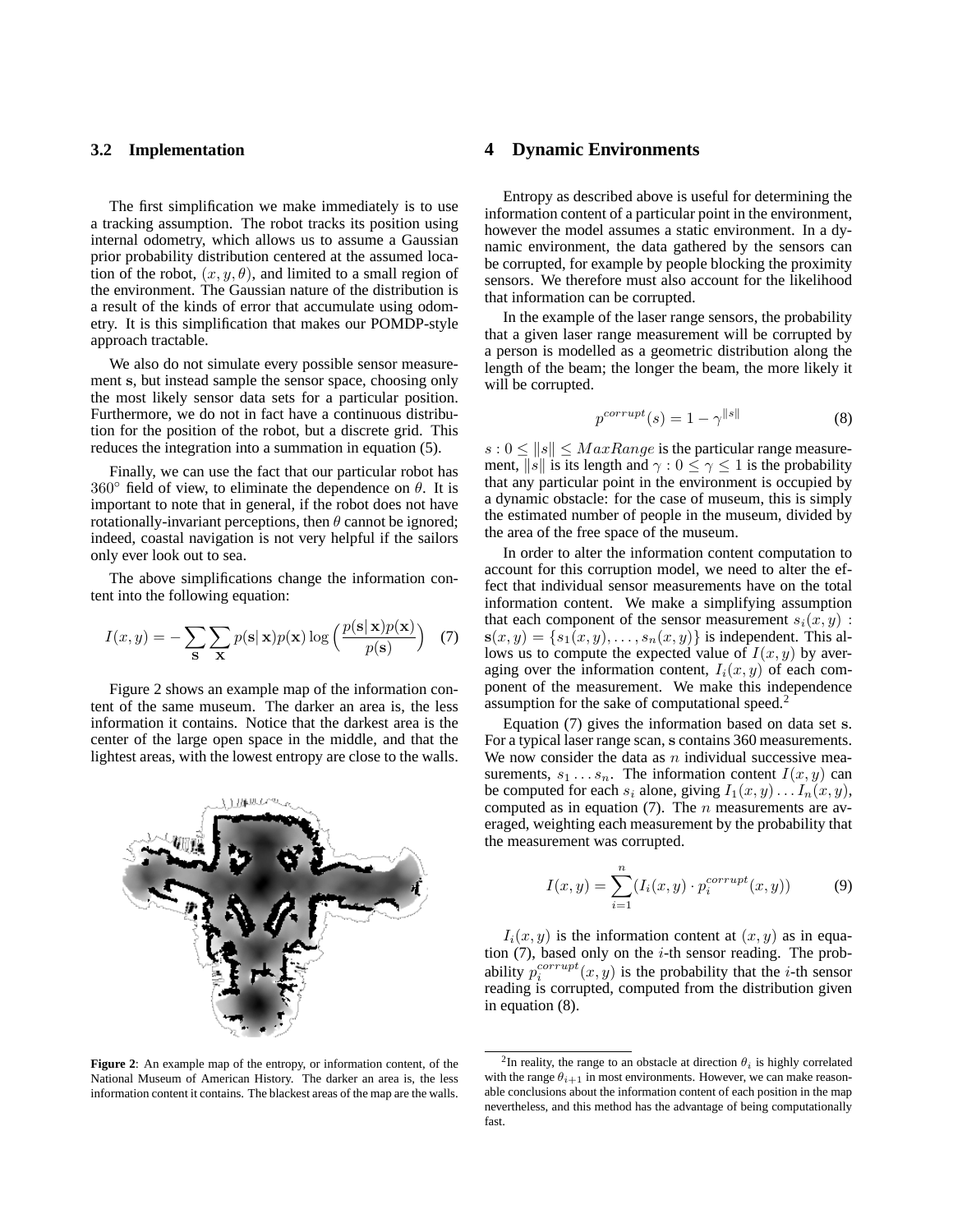# **5 Path planning**

Having computed the information content, or entropy, for each position in the map, the path planner must use the secondary map to generate trajectories with greater positional certainty. Traditional path planners choose a trajectory by optimizing some criterion such as minimizing distance, time, or power consumption, or maximizing distance to obstacles (for safety). The quantity minimized in the conventional planner is the following sum [Thr98], along the path given by the list of cells  $(x_i, y_i)$  from start to goal:

$$
Cost_{Total} = \sum_{X,Y} c(x_i, y_i)
$$
 (10)

The cost  $c(x_i, y_i)$  is the cost of crossing cell  $(x_i, y_i)$ , which increases with the probability that the cell is occupied, from some minimum cost associated with travel. The minimum  $Cost_{Total}$  is found by dynamic programming (also known as Viterbi or Dijkstra method) [How60].

An example trajectory is shown in figure 3(a). The trajectory of the robot is the line through the large open space, where the start position is the left end of the line, and the goal is the right end. People are not depicted in this image, but typically, visitors to the museum would occupy the space on either side of the robot, effectively blinding it on its two sides, reducing substantially the main sources of localization information.

The coastal planner, however, minimizes a sum of the conventional cost and the information content:

$$
Cost_{Total} = \sum_{X,Y} \lambda_1 c(x_i, y_i) + \lambda_2 I(x_i, y_i)
$$
 (11)

The exponents  $\lambda_1$  and  $\lambda_2$  are weights, and were chosen experimentally.



(a) Conventional path (b) Coastal path

**Figure 3**: Example trajectories using the conventional and coastal planners, in the National Museum of American History, for the same start and goal positions. Note the motion of the robot along the wall for the coastal planner.

Figure 3(b) shows a coastal plan for the same start and goal as figure 3(a), where the robot does not travel directly through the open space, but instead moves along the wall, increasing travel distance, but preserving the ability to

gather sensor data down its right side (travelling left to right again).

It should be emphasized that the computation of the information maps is a one-time operation for any particular environment. The information content is computed off-line, and used by the path planner to construct a single static cost function  $c(x_i, y_i)$ . This cost function is used by the dynamic programming search; a typical path for the Museum of American History took under 100ms to compute.

#### **6 Experimental Results**

Over the course of two weeks, our robot Minerva gave tours of exhibits in the National Museum of American History, shown in figure 1, using the coastal planner to generate trajectories between exhibits. The total distance by the robot covered was 44km, at an average speed of 38.8 cm/sec, interacting with 50,000 people during the two weeks. The main motivations for developing the coastal navigation technique were the large open space in the main operational area for Minerva and the many people gathered around the robot at any given time.

The sensor and localization data was recorded during the operation of Minerva, and some statistics were gathered to compare the performance of the coastal planner to the conventional planner. The conventional planner was also used for part of Minerva's operation, in order to allow comparison of the two navigation methods. The most useful statistic is the average entropy of the probability distribution of the robot's pose, as it travelled along the trajectories.



(a) Conventional trajectory (b) Coastal trajectory

**Figure 4**: The coastal and conventional paths, for the same start and goal.

In the best case, the robot followed trajectories that had a measurably lower average entropy, which indicates the success of the coastal navigation. Using a laser range finder with a 3m max range, the coastal planner had an average entropy of  $3.3 \pm .1$ , and the conventional planner had an average entropy of  $4.4 \pm 2.5$ . The trajectories are given in figure 4. The same start and goal were given to the robot, using first the conventional and then the coastal planner. The robot travelled between the start and goal position 4 times, to generate trajectories of length 87.0m (conventional) and 109.8m (coastal).

Figure 5 shows the performance of the coastal navigation under different sensor abilities, in a static environment. As